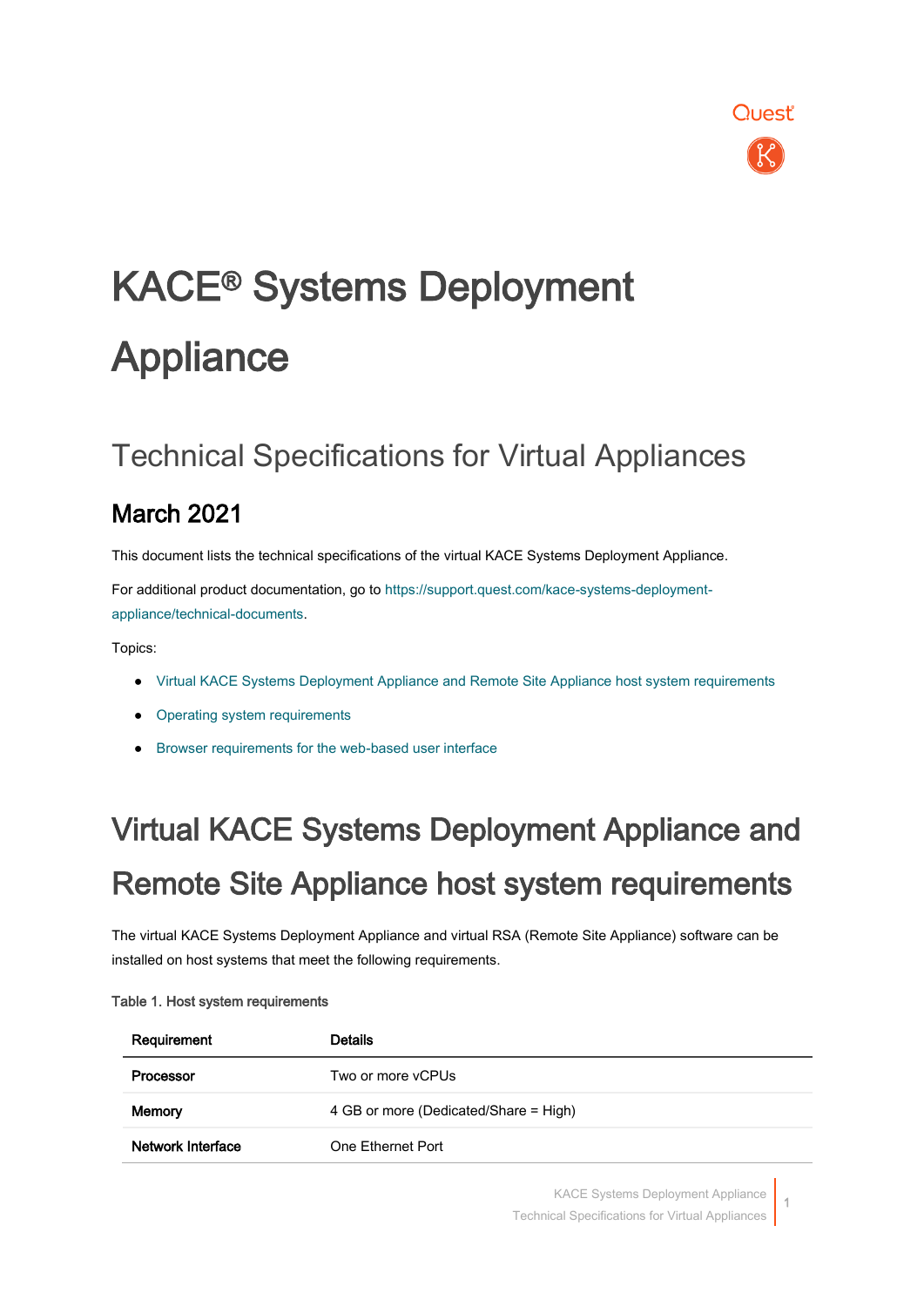#### Available Disk Space

|                                                             | <b>VMware®</b>                         | 500 GB, 1 TB, 3 TB |
|-------------------------------------------------------------|----------------------------------------|--------------------|
|                                                             | Microsoft® Hyper-V®                    | 500 GB, 1 TB       |
| <b>Server and Operating</b><br>System                       | 64-bit                                 |                    |
| <b>Virtualization Infrastructure</b><br><b>Requirements</b> | For VMware® installations:             |                    |
|                                                             | VMware ESX®/ESXi™ 6.7 or later         |                    |
|                                                             | Open Virtualization Format (OVF) 1.0   |                    |
|                                                             |                                        |                    |
|                                                             | For Microsoft® Hyper-V® installations: |                    |
|                                                             | Windows Server 2019 with Hyper-V       |                    |
|                                                             | Windows Server 2016 with Hyper-V       |                    |
|                                                             | Windows Server® 2012 R2 with Hyper-V   |                    |

### <span id="page-1-0"></span>Operating system requirements

The KACE Systems Deployment Appliance supports deployments of the following operating systems.

| <b>Operating system</b>                   | <b>Details</b>                               |
|-------------------------------------------|----------------------------------------------|
| <b>Windows®</b>                           |                                              |
| Windows 8, 8.1, and 10                    | Professional, Enterprise                     |
| Windows 7                                 | Professional, Enterprise, Ultimate           |
| Windows Server <sup>®</sup> 2019, 2016    | Essentials, Standard, Datacenter             |
| Windows Server 2012, 2012 R2              | Foundation, Essentials, Standard, Datacenter |
| Windows Server 2008                       | Foundation, Essentials, Standard, Datacenter |
| Mac@                                      |                                              |
| macOS®                                    | 10.10 (Intel only) $-$ 10.13                 |
| Linux <sup>®</sup> scripted installations |                                              |
| Linux Red Hat® Linux AS and FS            | Versions $6x - 8x$                           |
|                                           | 32-bit and 64-bit architecture               |
| CentOS™                                   | Versions $6x - 8x$                           |

#### Table 2. Operating system requirements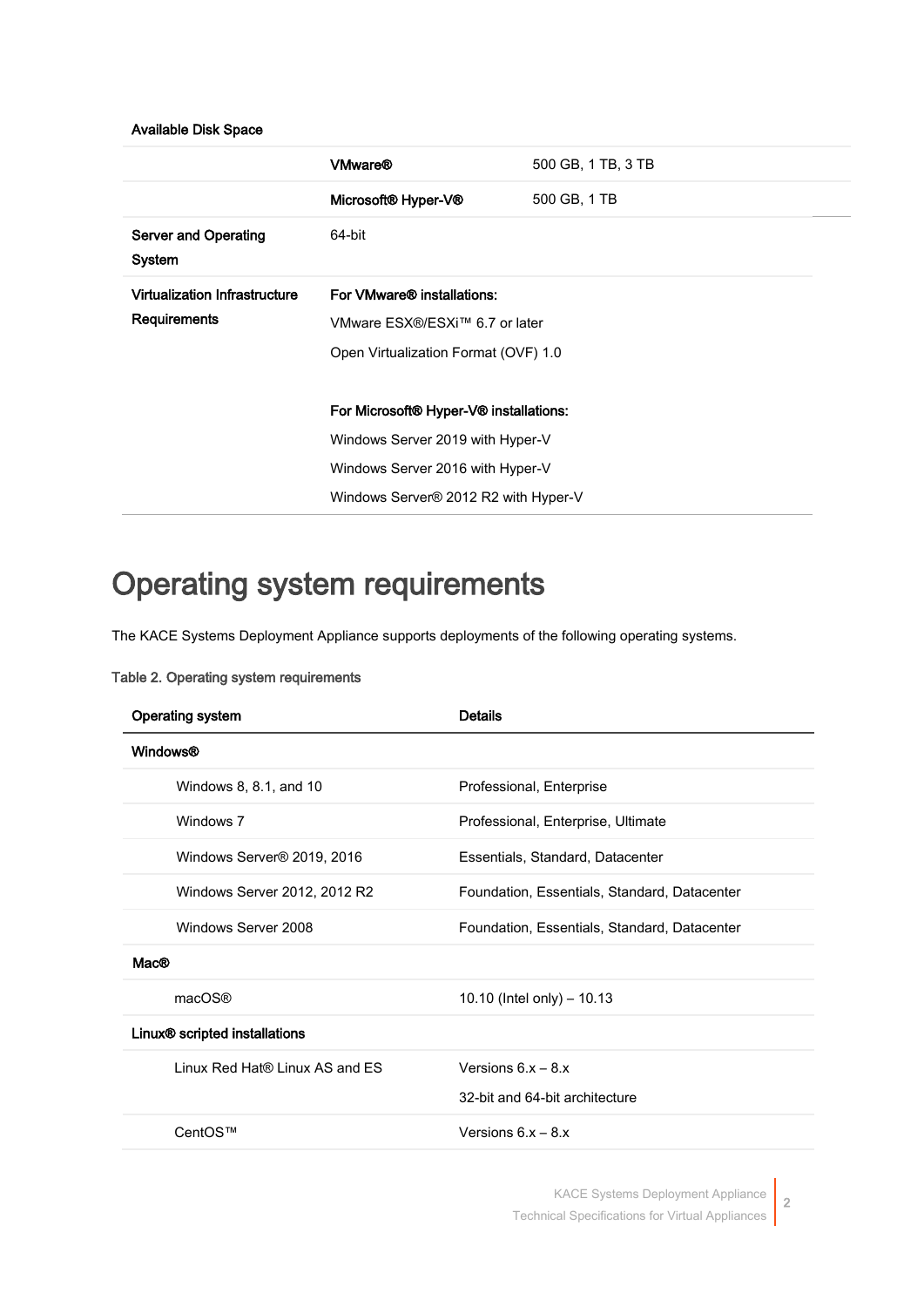Ubuntu® Versions 16.04, 18.04, 19.10, 20.04

```
32-bit and 64-bit architecture
```
### <span id="page-2-0"></span>Browser requirements for the web-based user interface

To access the KACE Systems Deployment Appliance Administrator Console web-based user interface, use a monitor with a screen resolution of at least 1280 pixels by 800 pixels and one of the following web browsers.

#### Table 3. Browser requirements for the web-based user interface

| <b>Browser</b>       | <b>Details</b> |
|----------------------|----------------|
| Microsoft Edge™      | 40.x or later  |
| Firefox <sup>®</sup> | 63.x or later  |
| Safari <sup>®</sup>  | 10.0 or later  |
| Chrome™              | 71.0 or later  |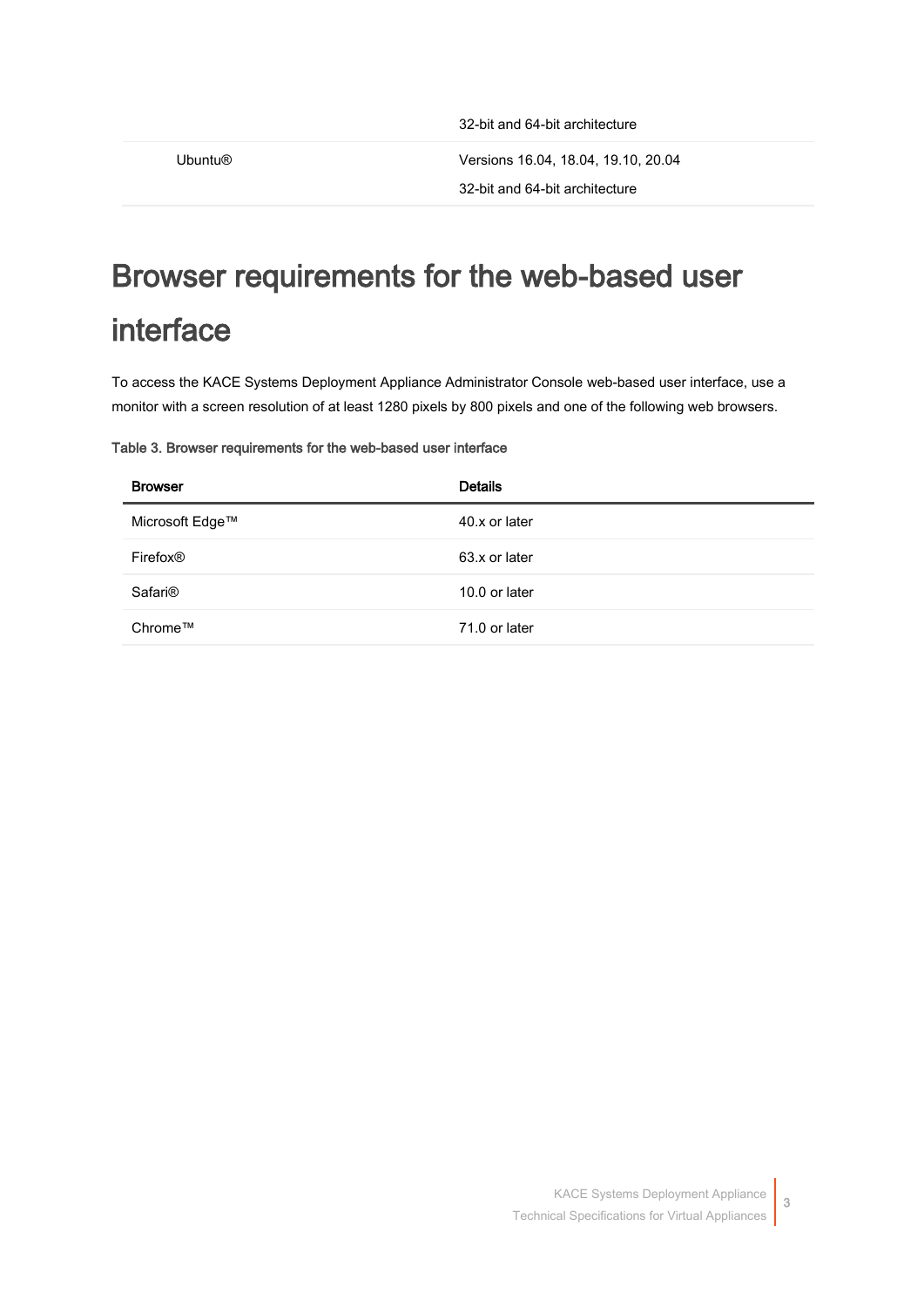## About us

Quest creates software solutions that make the benefits of new technology real in an increasingly complex IT landscape. From database and systems management, to Active Directory and Office 365 management, and cyber security resilience, Quest helps customers solve their next IT challenge now. Around the globe, more than 130,000 companies and 95% of the Fortune 500 count on Quest to deliver proactive management and monitoring for the next enterprise initiative, find the next solution for complex Microsoft challenges and stay ahead of the next threat. Quest Software. Where next meets now. For more information, visit [www.quest.com.](https://www.quest.com/company/contact-us.aspx)

### Technical support resources

Technical support is available to Quest customers with a valid maintenance contract and customers who have trial versions. You can access the Quest Support Portal at [https://support.quest.com.](https://support.quest.com/)

The Support Portal provides self-help tools you can use to solve problems quickly and independently, 24 hours a day, 365 days a year. The Support Portal enables you to:

- Submit and manage a Service Request
- View Knowledge Base articles
- Sign up for product notifications
- Download software and technical documentation
- View how-to-videos
- Engage in community discussions
- Chat with support engineers online
- View services to assist you with your product.